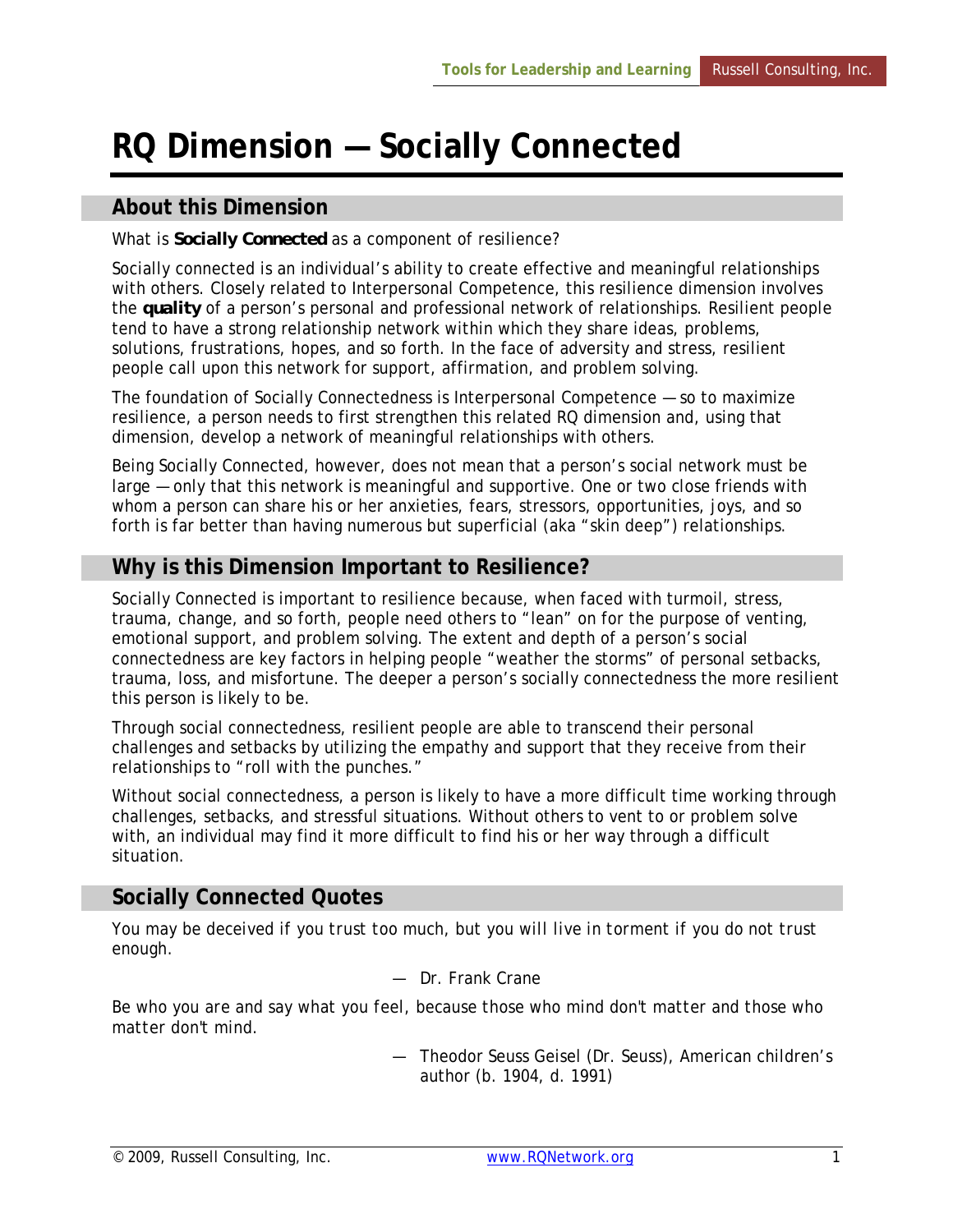*Some people come into our lives and quickly go. Others stay awhile, make footprints on our hearts and we are never, ever the same.* 

— Anonymous

*Don't walk in front of me, I may not follow; Don't walk behind me, I may not lead; Walk beside me, and just be my friend.*

> — Albert Camus, French Existential writer (b. 1913, d. 1960)

*Without friends no one would choose to live.*

— Aristotle, Greek Philosopher (b. 384 BCE, d. 322 BCE)

*A friend is one to whom one can pour out all the contents of one's heart, chaff and grain together, knowing that the gentlest of hands will take and sift it, keeping what is worth keeping, and, with the breath of kindness, blow the rest away.*

— Arabian Proverb

*He who has not the weakness of friendship has not the strength.* 

— Joseph Joubert, French moralist (b. 1754, d. 1824)

*Friendship is a sheltering tree.* 

— Samuel Taylor Coleridge, British poet and philosopher (b. 1772, d. 1834)

*I get by with a little help from my friends*.

— John Lennon, British singer/songwriter (b. 1940, d. 1980)

*It is one of the severest tests of friendship to tell your friend his faults. So to love a man that you cannot bear to see a stain upon him, and to speak painful truth through loving words, that is friendship.*

> — Henry Ward Beecher, American clergyman and social reformer/abolitionist (b. 1813, d. 1887)

*A friend is one who knows us, but loves us anyway.*

— Fr. Jerome Cummings

*This communicating of a man's self to his friend works two contrary effects; for it redoubleth joys, and cutteth griefs in half.*

— Aristotle, Greek philosopher (b. 384 BCE, d. 322 BCE)

*Be courteous to all, but intimate with few, and let those few be well tried before you give them your confidence. True friendship is a plant of slow growth, and must undergo and withstand the shocks of adversity before it is entitled to the appellation*.

> — George Washington, First President of the USA (b. 1732, d. 1799)

*Only your real friends will tell you when your face is dirty.*

— Sicilian Proverb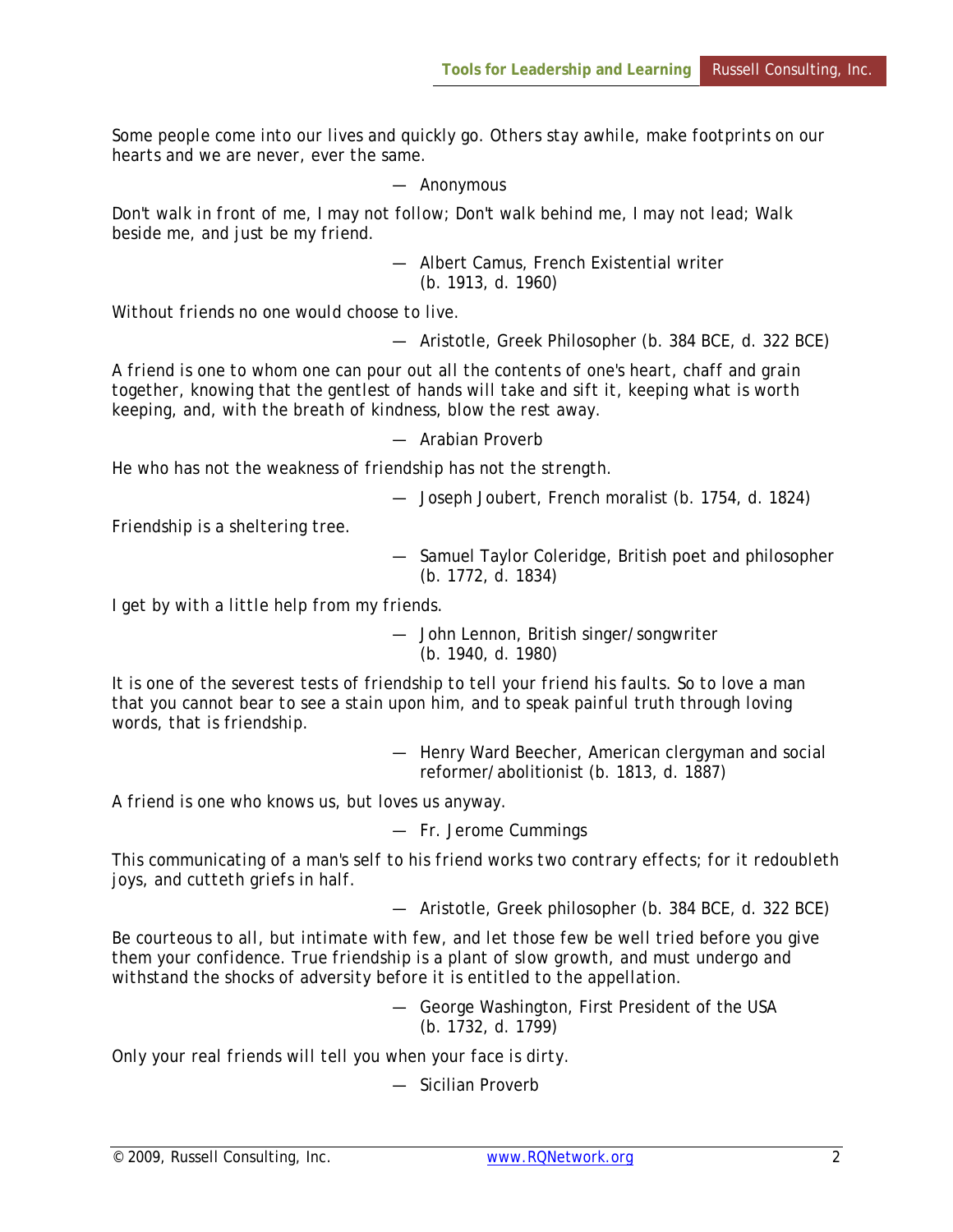*As the rest of the world is walking out the door, your best friend's are the ones walking in.*

— Anonymous

 *A friend is someone who reaches for your hand... but touches your heart.*

— Anonymous

## **Strategies for Developing the Socially Connected Dimension**

Strengthening a person's social connectedness involves strategies that guide the individual in reflecting upon the existence and depth of his or her social network. While a coach or workshop leader cannot help someone *develop* friendships, the coach or workshop facilitator can emphasize the value and role of social connections to help enhance a person's resilience.

Some ideas to encourage people to strengthen their Socially Connected dimension include:

On a personal, one-on-one basis . . .

Give the person a blank piece of paper and tell him or her that he or she will be making a list of people within his or her social network to whom he or she feels comfortable sharing thoughts, feelings, frustrations, and so forth. (a) Encourage the person to place his or her own name at the center of the page and then to identify others with whom he or she might feel comfortable talking about the challenges, frustration, and so forth that he or she is facing. (b) Ask the person to write the names of these other individuals on the page — with those with whom he or she feels closest located closer to his or her name, with other names located at further distances from his or her name at the center and lines connecting each person to his or her own name. See the example to the right.



(c) Ask the person to write next to these people's names the nature of his or her relationship with each person and the areas of his or her life that he or she would feel most comfortable talking to this person about. Next, (4) ask him or her to reflect upon these relationships and the degree to which he or she is able to utilize the benefits from these relationships as he or she faces the challenges ahead. Finally, (5) ask him or her to identify some actions that he or she can take to either add new people to his or her social network or to strengthen the existing relationships. Note that social networks depend upon reciprocity, so encourage the person to be available, supportive, and encouraging to others in his or her network when they may need this from him or her.

- Ask the person to identify one thing that he or she could do to strengthen his or her social networks with others at work or in his or her non-work life.
- Invite the person to identify the single greatest obstacle that he or she sees to successfully building a strong personal social network of people that he or she could go to when needed—and actions that he or she will take to reduce or eliminate this obstacle.